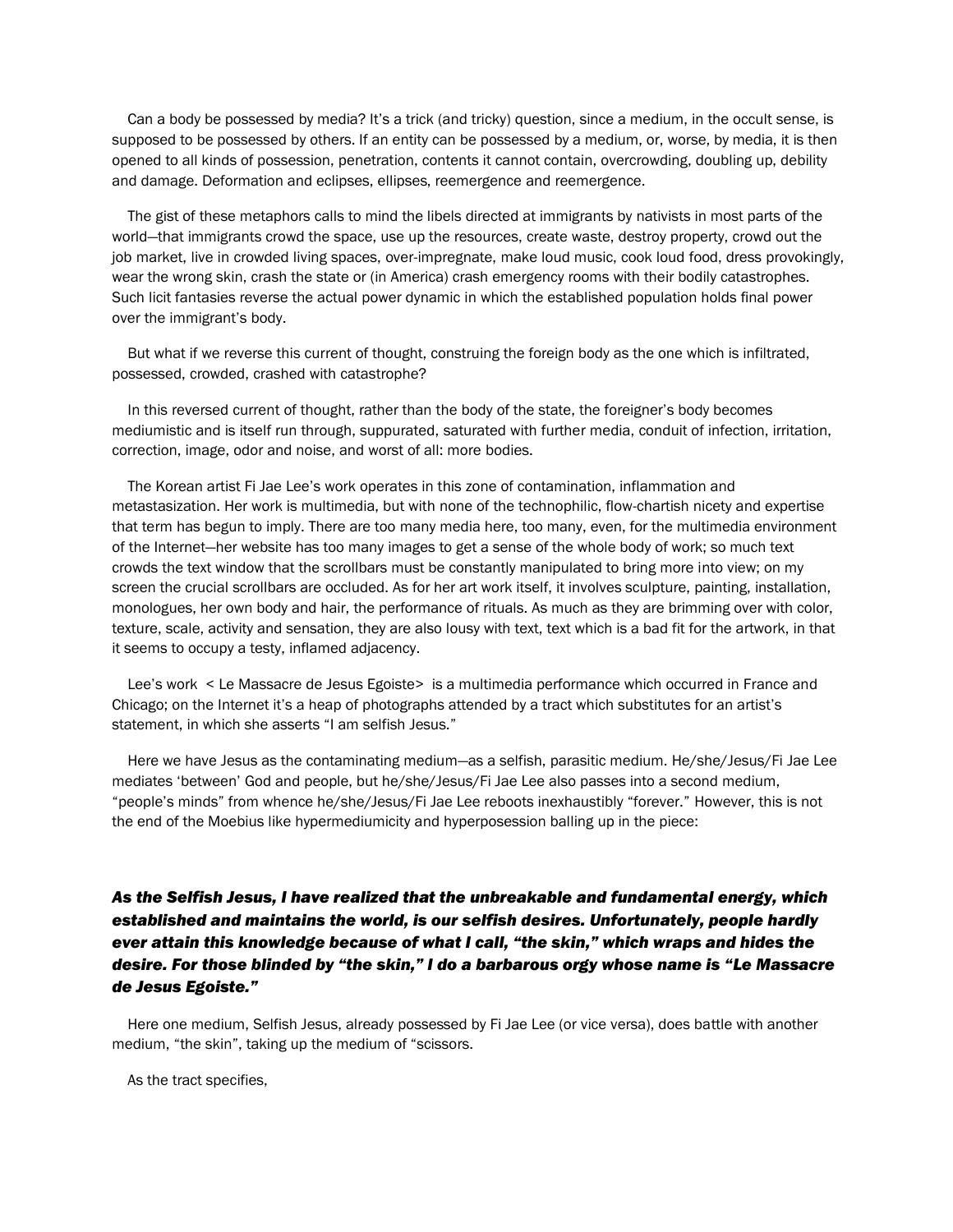*To enter the orgy of "the Scissors Woman," people draw the faces of human beings who they bitterly hate. "The Waitress," the priestess of the Selfish Jesus attaches the cursed faces on each headless doll scattered around her, and brings the dolls to the scissors. I ruthlessly cut the heads off. The heads fall into the pond of blood. Dangling arteries, I soak the blood to behead more and more heads. Opening their thickest "skin," all human beings in the ceremony fall into extremely delightful feeling.*

The dangling modifier "dangling arteries" suggests the ways bodies have been distressed by this performance—do the arteries dangle from "the heads" or from Selfish Jesus? Meanwhile, the blood somehow becomes a medium for beheading as well as a supersaturatable medium which can become 'soaked' with itself.

Audience participation adds more bodies to the ritual; audience bodies become one more medium in the already supersaturated space. But the ritual keeps producing more personae—the Mistress of the Scissors, the Waitress, the Selfish Jesus, the dolls and their heads, the evil skin and the capacious blood. But lest that settle things, the Selfish Jesus also wishes

## *wish I could squeeze myself into the cracks of everyone's "skins." Settling down there, I will boom boom boom beat "the skins" to stimulate their desires. They shall call the Selfish Jesus again to liberate their desires.*

It is impossible to be free of the inlooping, parasitical media, what some might call a 'feedback loop." The parasite artist/messiah's job is to irritate this interrelationship, to prompt a continual production and destruction of media, which then sites the human as the medium through which both the violence and a "delightful feeling" wells.

It's easier to assess this work through the text than through the text \*and\* the photographs, the photographs which in their multiplicity depict more and less than we want to see. In the photographs we get a sense of an art that is simultaneously pressing out of and into the space of itself, into and out of the roomsized installations, becoming herniated, cartoonish, bursting and suppurating. Fabric forms and sharp-looking stalactitic "shrines", photographic doll heads which compress the images of the face weirdly to two dimensions and refuse to produce an organizing third dimension, strange clear liquids that float hair and bend light, a shin-bruising fountain of wine, a woman with her body and face obscured in the garbage-like heaps of her work.

Odor and texture aren't visible in these sticky photos, yet they aren't detached from them, either. Instead they are made present in the way the images stutter, replicate and stick to each other, never settling down into a nice 360 degree "installation view."

Lee arrived at her autoproducing jelly-like mediumicity upon watching a documentary about disability:

*After having recovered their lost sensory capacities through an operation, they suffered more acutely from the sudden deluge of light or sound than when they had lived with the disabilities. Our senses both require the ability to sense as well as to edit. I was shuddering under the unfamiliar environment and language much like people with such disabilities. I wanted to materialize the chaotic state in my work*.